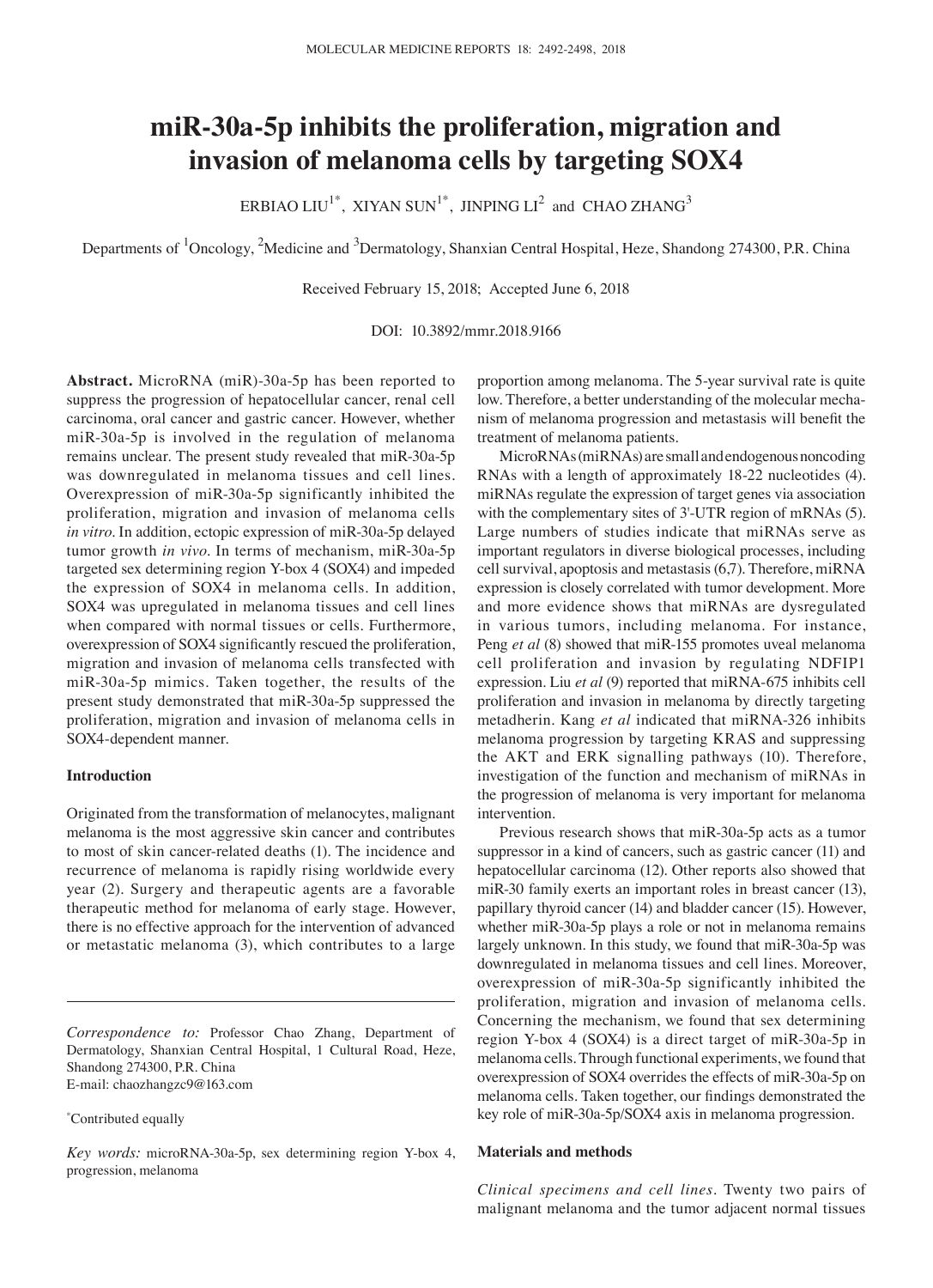were acquired from patients undergoing a surgical procedure and histopathologically diagnosed at Shanxian Central Hospital (Shandong, China). Correlation between miR-30a-5p expression and clinical pathological characteristic was listed in Table I. For all samples, written informed consent was obtained and the present study was approved by the Independent Ethical Committees of Shanxian Central Hospital. Tissue samples were stored at ‑80˚C.

Human melanoma cell lines, including A375, SK-HEP-1, SK-MEL-1, and MV3, were purchased from the American Type Culture Collection (Manassas, VA, USA). Human primary melanocytes (HPM) were obtained from PromoCell (Beijing, China). Melanoma cell lines were cultured in a Roswell Park Memorial Institute-1640 medium containing 10% fetal bovine serum (FBS; both Gibco; Thermo Fisher Scientific, Inc., Waltham, MA, USA) and 1% penicillin-streptomycin (Invitrogen; Thermo Fisher Scientific, Inc.). HPM cells were grown in serum-free and PMA-free melanocyte growth medium M2 (PromoCell) per the manufacturer's instructions. Cells were maintained at 37˚C and placed in a humidified incubator containing  $5\%$  CO<sub>2</sub>.

*Oligonucleotide and transfection.* The miR-30a-5p mimics (5'-UGUAAACAUCCUCGACUGGAAG-3'), inhibitors (5'-CTTCCAGTCGAGGATGTTTACA-3') and corresponding negative controls (NC, 5'-UCACAACCUCCUAGAAAGAGU AGA-3') were synthesized by GenePharma Co., Ltd (Shanghai, China) and transfected into cells using Lipofectamine 2000 (Invitrogen; Thermo Fisher Scientific, Inc.).

*Cell proliferation assay.* Cell proliferation was detected by Cell Counting kit (7 Sea Biotech, Shanghai, China). Cells were grown in 96-well plate with  $2x10<sup>3</sup>$  per well and incubated in 37°C with 5% CO<sub>2</sub> until cell confluent rate reached 70%. After transfected with plasmid for 48 h, cells were still incubated for 24, 48 and 72 h. 10  $\mu$ l CCK8 solution was seed into each well. The absorbance at 450 nm was measured with SUNRISE Microplate Reader (Tecan, Group, Ltd., Mannedorf, Switzerland).

*Transwell migration and invasion assay.* A total of 1x104 cells were transfected with miR-30a-5p mimics or inhibitor for 48 h. The transfected cells were then suspended in a 500  $\mu$ l serum-free medium and seeded onto a Transwell membrane (Corning Inc., Corning, NY, USA) precoated with Matrigel (BD Bioscience; San Jose, CA, USA). The lower chamber was filled with a 500  $\mu$ l growth medium containing 10% FBS, which served as a chemoattractant. The cells were cultured at 37˚C for 24 h. The non‑invading cells on the top well were gently scraped off. Subsequently, 0.4% crystal violet (Sigma, St. Louis, MO, USA) was used to stain the invaded cells on the lower filter side. Cell invasion was evaluated under the microscope (Olympus Corp., Tokyo, Japan). For migration assay, Transwell membranes were not precoated with Matrigel. Other steps are the same as invasion assay.

*Reverse transcription‑quantitative polymerase chain reac‑ tion (RT‑qPCR).* Total RNA was extracted from cultured cells using TRIzol reagent (Invitrogen; Thermo Fisher Scientific, Inc.) according to the manufacturer's protocol and cDNA

Table I. Correlation between microRNA-30a-5p expression and clinical pathological characteristic.

| Clinical   | Low<br>characteristics expression $(n=11)$ expression $(n=11)$ P-value | High |       |
|------------|------------------------------------------------------------------------|------|-------|
| Age, years |                                                                        |      | 0.659 |
| $50$       | 3                                                                      | 5    |       |
| >50        | 8                                                                      | 6    |       |
| Sex        |                                                                        |      | 0.670 |
| Male       | 5                                                                      | 7    |       |
| Female     | 6                                                                      | 4    |       |
| TNM stage  |                                                                        |      | 0.030 |
| $I-II$     | 2                                                                      | 8    |       |
| Ш          | 9                                                                      | 3    |       |
|            |                                                                        |      |       |

TNM, tumor-node-metastasis staging system.

was synthesized from 1  $\mu$ g of total RNAs by a PrimerScript RT Reagent kit (Takara Bio, Inc., Otsu Japan). MiRNA from total RNA was reverse transcribed using the Prime-Script miRNA cDNA Synthesis kit (Takara). RT-qPCR was performed with the SYBR-Green Premix Ex Taq II (Takara) on Applied Biosystems Step One Plus Real-Time PCR System (Applied Biosystems, Carlsbad, CA, USA). The procedure was as follows: 95˚C‑3 min; 39 x (95˚C‑15 sec, 60˚C‑60 sec,  $72^{\circ}$ C $-30$  sec, for mRNA;  $95^{\circ}$ C $-15$  sec,  $60^{\circ}$ C $-60$  sec for miRNA); 95°C-10 sec, followed by a melt curve analysis  $(60-95^{\circ}C,$  increment  $0.5^{\circ}C$  for 20 sec) to confirm specificity of the PCR primers. GAPDH was used as the endogenous control for detection of mRNA expression level, while U6 was used as endogenous control for miRNA expression analysis. The 2<sup>-∆∆Cq</sup> method was used to analyze the data (16). The RT-qPCR primer sequences are as follows: miR-30a-5p forward, 5'-AAC GAGACGACGACAGAC-3' and reverse, 5'-TGTAAACAT CCTCGACTGGAAG-3', U6 forward, 5'-AACGAGACGACG ACAGAC-3' and reverse, 5'-GCAAATTCGTGAAGCGTT CCATA-3', SOX4 forward, 5'-GCACTAGGACGTCTGCCT TT-3' and reverse, 5'-ACACGGCATATTGCACAGGA-3') and GAPDH forward, 5'-ATGTTGCAACCGGGAAGGAA-3' and reverse, 5'-AGGAAAAGCATCACCCGGAG-3').

*Tumor xenograft model.* The protocol of animal experiments was reviewed and approved by the Medical Ethics Committee of Shanxian Central Hospital. For tumor growth assay, BALB/c nude mice of four-week-old were used for the tumor growth xenograft models (n=8 per group). 1x107 A375 cells transfected with control vector or miR-30a-5p mimic construct were suspended in 100  $\mu$ l of medium and injected subcutaneously into the lower left flank regions of mice model. The tumor volume and weight were measured.

*Western blot analysis.* Cells were collected and lysed with radio immunoprecipitation assay buffer according to the manufacturer's instruction. The protein concentration was measured by BCA protein assay kit (Boster, Wuhan, China). Twenty micrograms of proteins was separated on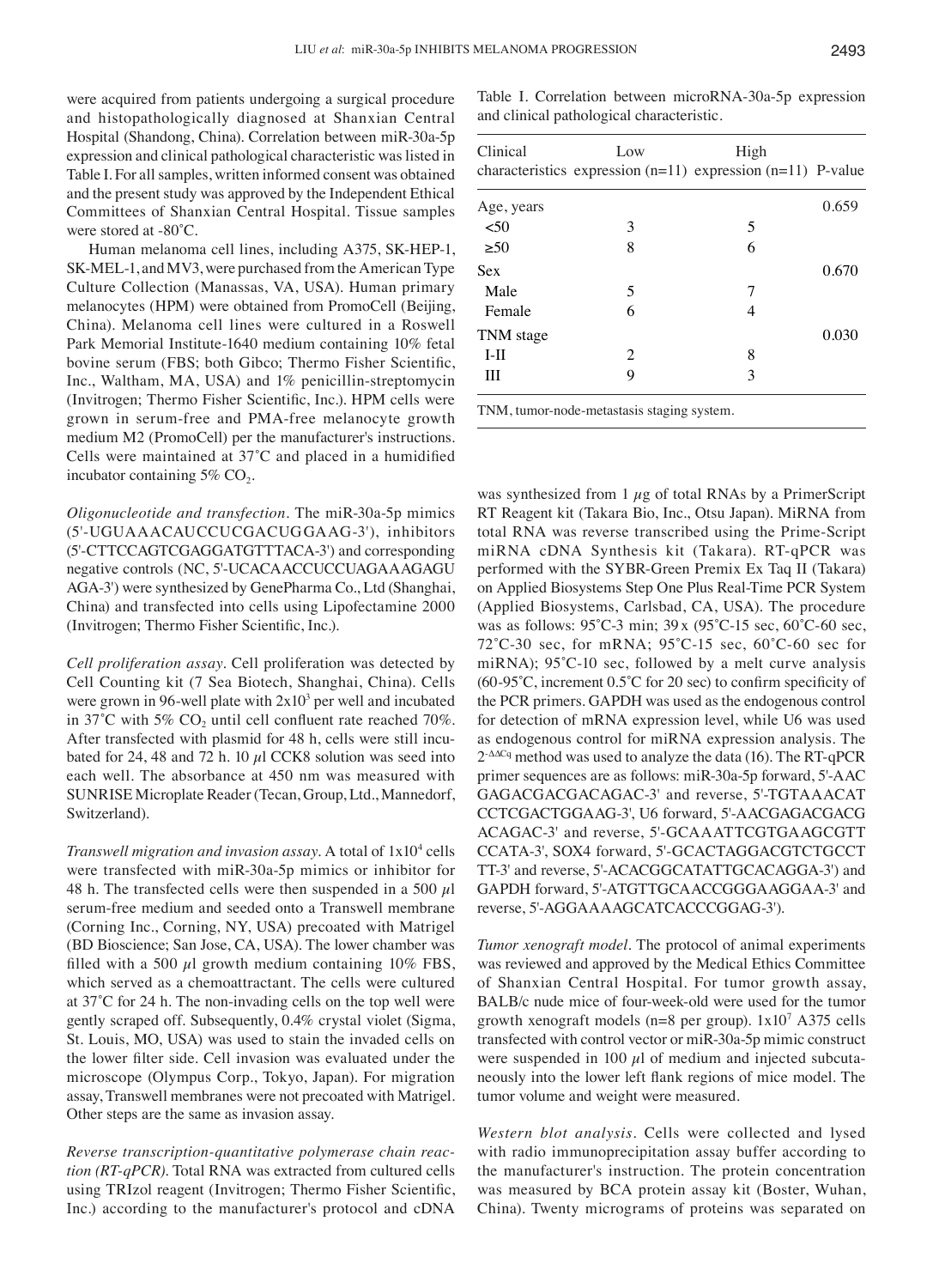

Figure 1. miR-30a-5p is downregulated in melanoma tissues. (A) RT-qPCR analysis indicated that miR-30a-5p was downregulated in melanoma tissues compared with normal tissues. (B) The expression patterns of miR-30a-5p in melanoma cell lines were determined by RT-qPCR. All data are representative of three independent experiments and expressed as the mean ± standard deviation. \*P<0.05, \*\*P<0.01 and \*\*\*P<0.001, as indicated. RT-qPCR, reverse transcription-quantitative polymerase chain reaction; miR, microRNA.

12% SDS-PAGE and electrophoretically transferred onto polyvinylidene fluoride membrane (EMD Millipore, Billerica, MA, USA). The membranes were blocked with 5% nonfat skim milk for 1 h at the room temperature, and then incubated with primary antibodies overnight at 4˚C. After rinsing, the membranes were incubated with the corresponding secondary horseradish peroxidase-conjugated secondary antibodies (Abcam, Cambridge, UK) for 2 h at 37˚C. The protein bands were visualized with ECL chemiluminescent kit (Thermo Fisher Scientific, Inc.). GAPDH was used for normalization.

*Luciferase reporter assay.* The wild-type or mutant 3'-UTR of SOX4 were designed and prepared by GenePharma Co., Ltd. and then cotransfected into the cells with miR-30a-5p. Relative luciferase activity was calculated 48 h post-transfection by the Dual Luciferase Reporter Assay (Promega, Madison, WI, USA).

*Statistical analysis.* SPSS 19 statistical software for Windows (IBM Corp., Armonk, NY, USA) and GraphPad Prism 5.01 (GraphPad Software, Inc., La Jolla, CA, USA) software were used for statistical analysis. All data are presented as the mean ± standard deviation from at least three independent experiments. Student's t-test and one-way analysis of variance followed by Tukey's post hoc test were used to analyze 2 or multiple groups, respectively, for statistical significance. Chi-square test was used for analysis of correlation between miR-30a-5p expression and clinicopathological characteristics. P<0.05 was considered to indicate a statistically significant difference.

# **Results**

*miR‑30a‑5p was downregulated in melanoma tissues.* To explore the potential effect of miR-30a-5p in melanoma progression, we examined the expression of miR-30a-5p in melanoma tissues and cell lines by RT-qPCR. We found that the expression of miR-30a-5p was significantly downregulated in melanoma tissues compared with adjacent normal tissues (Fig. 1A). Moreover, miR-30a-5p expression was also downregulated in melanoma cell lines, including A375, SK-HEP-1, SK-MEL-1 and MV3, compared to HPM cells (Fig. 1B). These data indicated that miR-30a-5p may play a role in the development of melanoma.

*MiR‑30a‑5p suppressed the proliferation, migration and invasion of melanoma cells in vitro.* To further investigate the function of miR-30a-5p on melanoma cells, we overexpressed or knocked down miR-30a-5p in A375 cells (a malignant melanoma cell line) via transfection with miR-30a-5p mimics or inhibitors. Through RT-qPCR, we found that the expression of miR-30a-5p was significantly upregulated in A375 cells transfected with miR-30a-5p mimics and downregulated in A375 cells transfected miR-30a-5p inhibitors (Fig. 2A). Through CCK8 assay, we found that overexpression of miR-30a-5p significantly inhibited the proliferation of A375 cells, and vice versa (Fig. 2B). Moreover, we checked the cell-cycle by FACS, and found that overexpression of miR-30a-5p remarkably inhibited the cell numbers in S and G2/M phases, and vice versa (Fig. 2C). Tumor metastasis contributes to the malignance of melanoma. We then conducted Transwell assay to determine the effect of miR-30a-5p on cell migration and invasion. As shown, we found that overexpression of miR-30a-5p markedly inhibited the migration and invasion of A375 cells, and vice versa (Fig. 2D and E).

*MiR‑30a‑5p overexpression inhibited tumor growth in vivo.*  To evaluate the effect of miR-30a-5p on tumor growth *in vivo*, we performed a xenograft experiment. Consistent with the results *in vitro*, we found that overexpression of miR-30a-5p significantly inhibited the tumorigenesis by A375 cells. As shown, miR-30a-5p overexpression reduced the tumor volume and weight (Fig. 3A and B). Moreover, we analyzed the proliferation of formed tumor tissues by western blot. The result indicated that overexpression of miR-30a-5p suppressed the protein level of Cyclin D1 and SOX4 (Fig. 3C), which suggested that miR-30a-5p was a negative regulator of cell cycle by regulating SOX4 *in vivo*.

*SOX4 was a target of miR‑30a‑5p.* That miRNAs target the 3'-UTR of mRNAs to exert functions is widely demonstrated. Therefore, we search the target gene of miR-30a-5p by a TargetScan tool. We found that SOX4 was a potential target of miR-30a-5p. There was a potential binding site of miR-30a-5p in the 3'-UTR region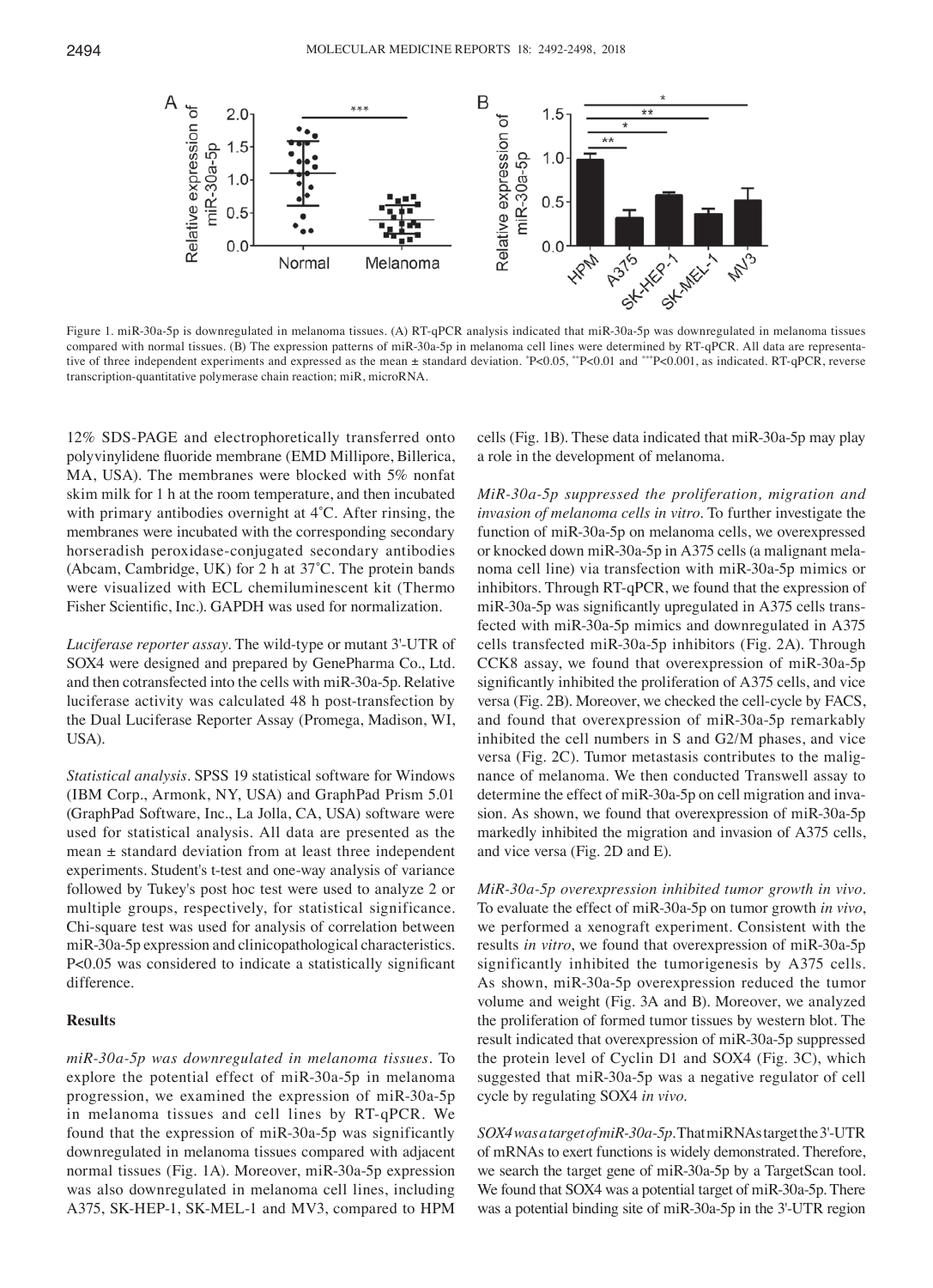

Figure 2. MiR-30a-5p suppresses the proliferation, migration and invasion of melanoma cells *in vitro*. (A) MiR-30a-5p expression was determined by reverse transcription-quantitative polymerase chain reaction in A375 cells transfected with miR-30a-5p mimics, inhibitors or controls. (B) Cell Counting kit-8 assay was used to analyze the proliferation of A375 cells transfected with miR-30a-5p mimics, inhibitors or controls. (C) Cell cycle distribution of A375 cells was examined by flow cytometric analysis. (D and E) Transwell assay was used to detect the (D) migration and (E) invasion of A375 cells transfected with miR-30a-5p mimics, inhibitors or controls. All data are representative of three independent experiments and expressed as the mean ± standard deviation.  $P < 0.05$ , \*\*P<0.01 and \*\*\*P<0.001, as indicated. miR, microRNA.



Figure 3. miR-30a-5p overexpression inhibits tumor growth *in vivo*. (A) Tumor volume was determined at the indicated time points. (B) Tumor weight was measured at the endpoint of the xenograft experiment. (C) The protein expression of Cyclin D1 in the tumor tissues was measured by western blotting. All data are representative of three independent experiments and expressed as the mean ± standard deviation. \* P<0.05 and \*\*P<0.01, as indicated. miR, microRNA.

of SOX4 mRNA (Fig. 4A). We then constructed luciferase reporter plasmid with SOX4-WT-3'-UTR or SOX4-Mut-3'-UTR. By luciferase reporter assay, we found that overexpression of miR-30a-5p significantly inhibited the luciferase activity in A375 cells transfected with SOX4-WT-3'-UTR but not SOX4-Mut-3'-UTR (Fig. 4B), which proved the direct interaction of miR-30a-5p with SOX4 mRNA. Moreover, we analyzed the mRNA and protein levels of SOX4 in A375 cells transfected with miR-30a-5p mimics or inhibitors. We found that overexpression of miR‑30a‑5p significantly inhibited SOX4 expression in A375 cells, at both the mRNA and protein levels, and vice versa (Fig. 4C and D). Furthermore, RT-qPCR analysis indicated that SOX4 was highly expressed in melanoma cell lines and tissues compared to normal cells or tissues (Fig. 4E and F). Consistently, the protein levels of SOX4 were also upregulated in melanoma cell lines (Fig. 4G) and tissues (Fig. 4H).

*Overexpression of SOX4 rescued the proliferation, migra‑ tion and invasion suppressed by miR‑30a‑5p.* To determine

whether SOX4 was involved in miR-30a-5p-mediated regulation on melanoma progression, we restored SOX4 expression in A375 cells transfected with miR-30a-5p (Fig. 5A). Then we performed CCK8 assay and found that restoration significantly increased the proliferation of A375 cells transfected with miR-30a-5p (Fig. 5B). Moreover, Transwell assay also showed that restoration of SOX4 rescued the migrated and invaded cell numbers (Fig. 5C and D). Additionally, in the xenograft experiment, SOX4 expression was also downregulated in miR-30a-5p overexpressing group (Fig. 5E). Taken together, our results demonstrated that miR-30a-5p suppressed the proliferation, migration and invasion of melanoma cells through targeting SOX4.

### **Discussion**

Accumulating evidence has demonstrated that miRNAs have vital functions in the development and progression of melanoma (17). Also, some studies indicate that miRNAs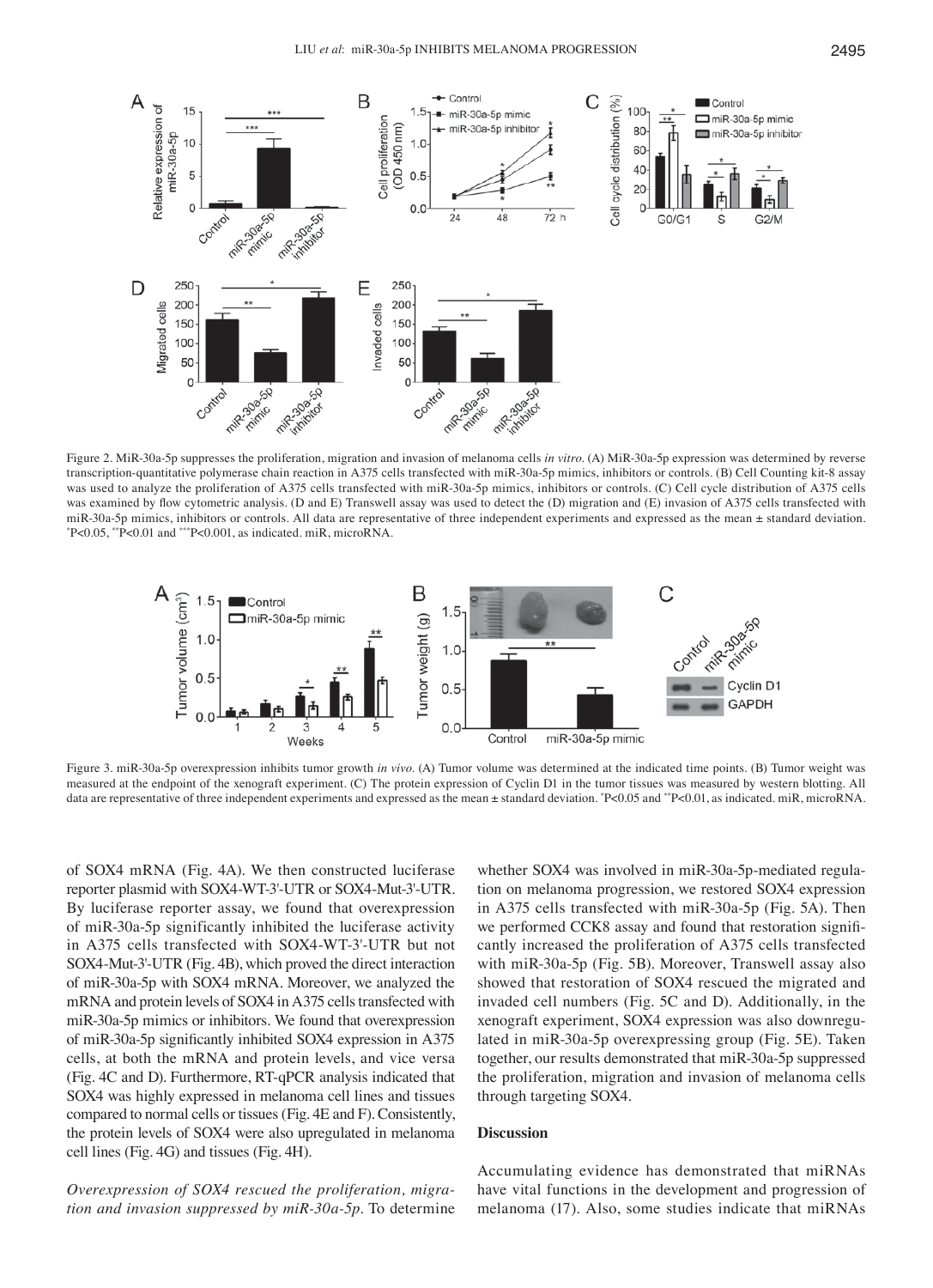

Figure 4. SOX4 is a target of miR-30a-5p. (A) The binding site of miR-30a-5p in the 3'-UTR region of SOX4 mRNA was predicted by bioinformatics analysis. (B) Luciferase activity reporter assay indicated that overexpression of miR-30a-5p inhibited the luciferase activity in A375 cells transfected with SOX4-WT-3'-UTR. (C) The mRNA and (D) protein levels of SOX4 in A375 cells transfected with miR-30a-5p mimic, inhibitor or control were measured by RT-qPCR and western blotting. (E) RT-qPCR was used to measure the expression of SOX4 in melanoma cell lines. (F) RT-qPCR was used to measure the expression of SOX4 in melanoma tissues and adjacent normal tissues. (G and H) The protein levels of SOX4 in (G) melanoma cell lines, and (H) pairs of tissues were measured by western blotting. All data are representative of three independent experiments and expressed as the mean ± standard deviation. \*P<0.05, P<0.05, \*\*P<0.01 and \*\*\*P<0.001, as indicated. N, normal tissue; T, melanoma tissues; RT-qPCR, reverse transcription-quantitative polymerase chain reaction; miR, microRNA; UTR, untranslated region; SOX4, sex determining region Y-box 4; WT, wild-type; Mut, mutant.



Figure 5. Overexpression of SOX4 rescues the proliferation, migration and invasion that was suppressed by miR-30a-5p. (A) Western blotting was used to determine the expression of SOX4 in A375 cells transfected with miR-30a-5p, as well as SOX4 ectopic expressing plasmid or not. (B) Cell Counting kit-8 assay was used to evaluate the proliferation of A375 cells transfected with miR-30a-5p as well as SOX4 ectopic expressing plasmid or not. \*P<0.05 and P<0.05 and \*\*P<0.01 vs. control. (C and D) Transwell assay was used for analysis of (C) migration and (D) invasion in A375 cells transfected with miR-30a-5p as well as SOX4 ectopic expressing plasmid or not. (E) Reverse transcription-quantitative polymerase chain reaction analysis indicated that SOX4 expression was downregulated in formed tumor tissues derived from miR-30a-5p-overexpressing melanoma cells. All data are representative of three independent experiments and expressed as the mean ± standard deviation. \*\*P<0.01, as indicated. SOX4, sex determining region Y-box 4; miR, microRNA; oe, overexpression.

could serve as promising biomarkers and therapeutic targets for melanoma diagnosis, prognosis and treatment (18,19). Therefore, it is extremely important to reveal the molecular mechanism of miRNA-mediated progression of melanoma. In the present study, we observed that the expression of miR‑30a‑5p was significantly downregulated in melanoma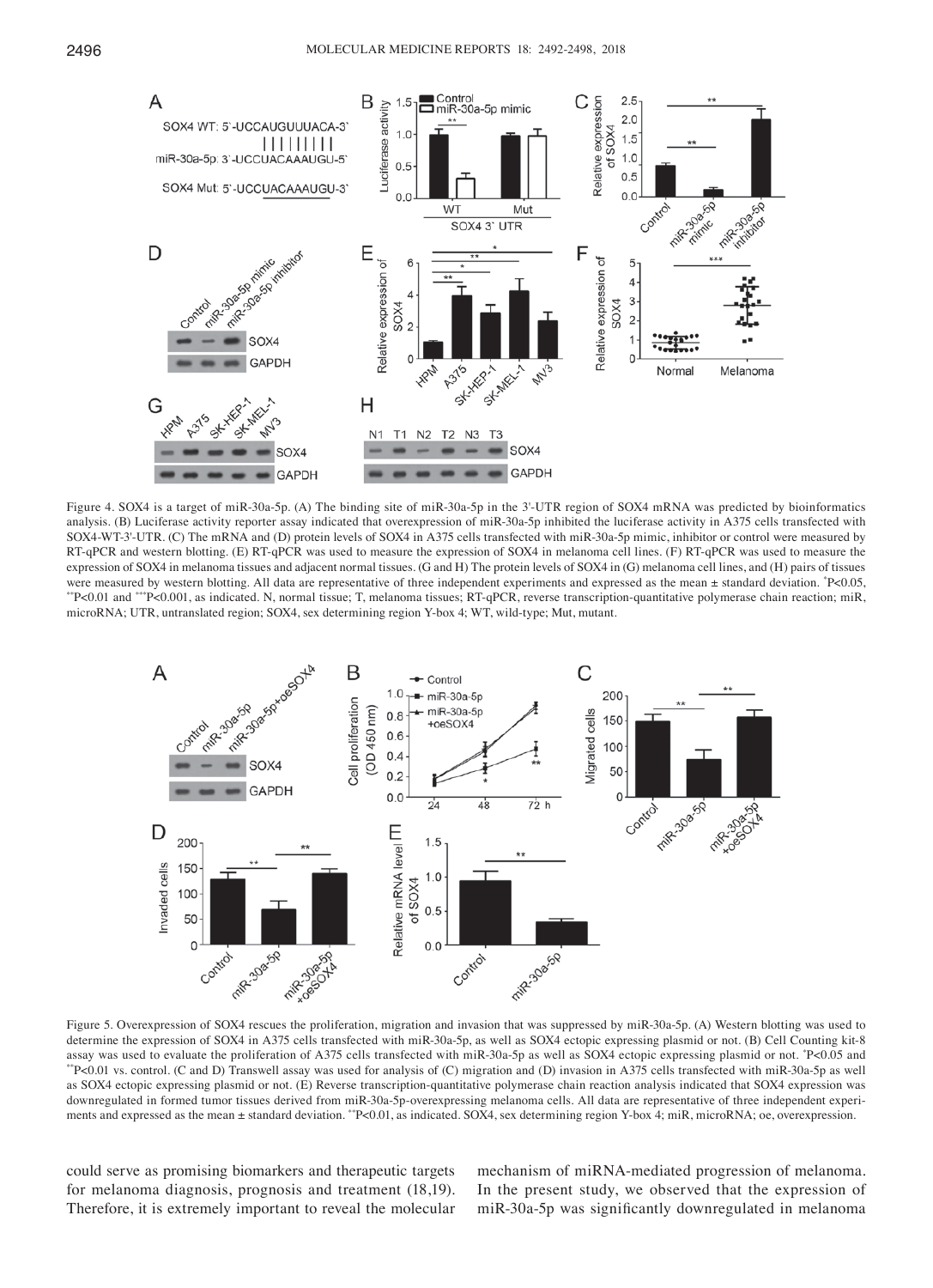tissues and cell lines. And overexpression of melanoma suppressed the proliferation, migration and invasion of melanoma cells through targeting SOX4. Our findings identified miR‑30a‑5p as a novel key regulator in melanoma development.

In the past decades, a large number of miRNAs has been identified as important regulators in the regulation of melanoma progression. For example, miR-26b inhibits melanoma cell proliferation and enhances apoptosis by suppressing TRAF5-mediated MAPK activation (20). MiR-211 is epigenetically regulated by DNMT1 mediated methylation and inhibits EMT of melanoma cells by targeting RAB22A (21). In addition, miR-579-3p controls melanoma progression and resistance to target therapy (22). In this study, we demonstrated miR-30a-5p was a novel miRNA involved in the regulation of melanoma progression. The function of miR-30a-5p in other cancers has been widely investigated. MiR-30a-5p has been identified as a tumor suppressor in hepatocellular cancer (23), renal cell carcinoma (24), small cell lung cancer (25), upper tract urothelial carcinoma (26), gastric cancer (27) and breast tumor (28). Moreover, Wei *et al* (29) indicated that miR-30a-5p suppresses tumor metastasis of human colorectal cancer by targeting ITGB3. Meng *et al* (30) reported that overexpression of miR-30a-5p significantly reduced the expression of the PI3 K regulatory subunit (PIK3R2) to further induce cell apoptosis, and inhibit cell invasion and migration properties. These evidences indicate miR-30a-5p play a tumor suppressive function. Additionally, Li *et al* (31) showed that miR-30a-5p confers cisplatin resistance by regulating IGF1R expression in melanoma cells. However, the role of miR-30a-5p in melanoma progression remains elusive. In our study, through CCK8 and Transwell assay, we demonstrated that overexpression of miR-30a-5p significantly inhibited the proliferation, migration and invasion *in vitro*. Moreover, *in vivo* assay also showed that miR-30a-5p overexpression led to decreased tumor size and reduced Cyclin D1 expression, which indicated that miR-30a-5p inhibited melanoma development.

SOX4 is a member of SOX family of transcription factors, and has been acknowledged as a tumor promotor. Abnormal overexpression of SOX4 has been observed in various human cancers, including prostate cancer (32), breast cancer (33) and esophageal squamous cell carcinoma (34). Additionally, Wang *et al* (35) reported that increased expression of SOX4 is a biomarker for malignant status and poor prognosis in patients with non-small cell lung cancer. Hur *et al* (36) showed that SOX4 overexpression regulates the p53-mediated apoptosis in hepatocellular carcinoma. Besides, many studies show that SOX4 regulates tumor growth and metastasis. In melanoma, previous study also indicated that SOX4 promotes proliferative signals through AKT activation (37). Another study indicated that SOX4 promotes melanoma cell migration and invasion though the activation of the NF-κB signaling pathway (38). Above evidences demonstrated an oncogenic role of SOX4. In our study, we also demonstrated SOX4 acted as an oncogene. We found that SOX4 was a target of miR-30a-5p in melanoma. We showed that overexpression of miR‑30a‑5p significantly inhibited the mRNA and protein levels of SOX4 in melanoma cells. Moreover, through CCK8 and Transwell assay, we found overexpression of SOX4 rescued the proliferation, migration and invasion of melanoma cells suppressed by miR-30a-5p.

In conclusion, our results demonstrated that miR-30a-5p suppressed the development and progression of melanoma through targeting SOX4, which provide a new insight on the pathogenesis of melanoma.

## **Acknowledgements**

Not applicable.

#### **Funding**

No funding was received.

#### **Availability of data and materials**

All data generated or analyzed during this study are included in this published article.

#### **Authors' contributions**

EL, XS and CZ conceived and designed the present study, analyzed and interpreted the results, and wrote the manuscript. JL performed the experiments. All authors read and approved the final manuscript.

### **Ethics approval and consent to participate**

For the use of human samples, the protocol for the present study was approved by the Institutional Ethics Committee of Shanxian Central Hospital and all enrolled patients signed a written informed consent document. In addition, all procedures involving animals conformed to the national guidelines of, and were approved by, the Animal Care Ethics Committee of Shanxian Central Hospital.

#### **Patient consent for publication**

All patients recruited to the present study provided written informed consent for the publication of their data.

### **Competing interests**

The authors declare that they have no competing interests.

#### **References**

- 1. Siegel R, Ma J, Zou Z and Jemal A: Cancer statistics, 2014. CA Cancer J Clin 64: 9-29, 2014.
- 2. Maddodi N and Setaluri V: Role of UV in cutaneous melanoma. Photochem Photobiol 84: 528-536, 2008.
- 3. Pessina F, Navarria P, Tomatis S, Cozzi L, Franzese C, Di Guardo L, Ascolese AM, Reggiori G, Franceschini D, Del Vecchio M, *et al*: Outcome evaluation of patients with limited brain metastasis from malignant melanoma, treated with surgery, radiation therapy, and targeted therapy. World Neurosurg 105: 184-190, 2017.
- 4. Bartel DP: MicroRNAs: Genomics, biogenesis, mechanism, and function. Cell 116: 281-297, 2004.
- 5. Winter J, Jung S, Keller S, Gregory RI and Diederichs S: Many roads to maturity: microRNA biogenesis pathways and their regulation. Nat Cell Biol 11: 228-234, 2009.